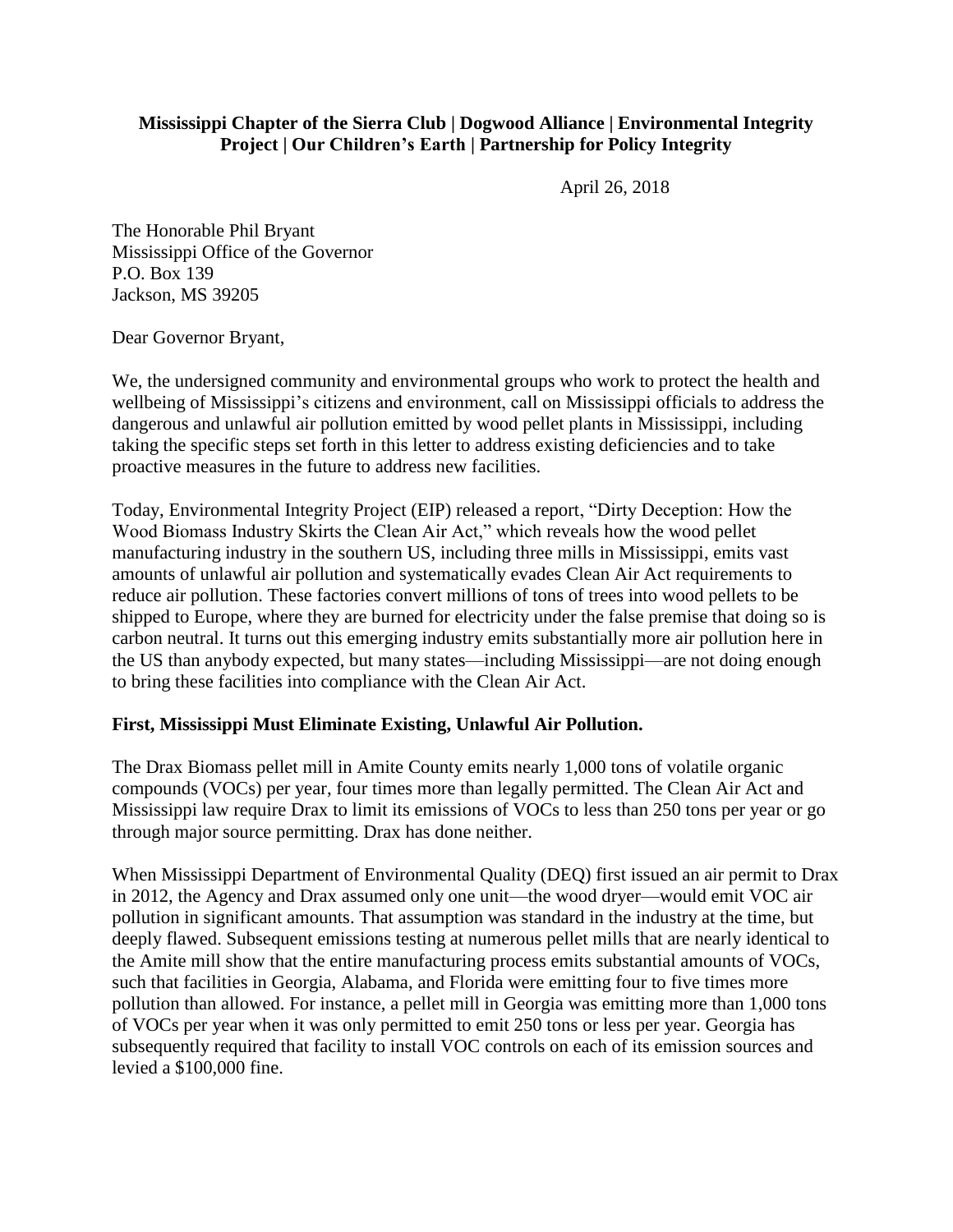The knowledge of high VOC emissions has spread to most state permitting agencies in the South, but apparently not to Mississippi. That's in part because Drax submitted misleading and invalid emissions testing from a Florida pellet mill to Mississippi DEQ to support the contention that it was a minor source of air pollution. Those tests have since been debunked by more recent tests showing that the Florida mill was in fact emitting more than 1,300 tons of VOCs per year.

Mississippi must require Drax to comply with the terms of its permit by reducing VOC emissions to 250 tons per year or less. The facility can easily meet this goal by installing additional pollution controls—as Georgia and Alabama have required for pellet mills in those states that were exceeding their permit limits.

## **Next, Mississippi Must Address the Industry's Terrible History of Fires and Explosions.**

Since 2014, more than half of the large pellet mills in the South have had news-worthy fires or explosions. That number includes a 2017 silo fire at a Texas facility that burned for more than 50 days, sickening dozens of nearby residents and leading to multiple lawsuits. Enviva Biomass, owner of the Enviva Amory mill in Monroe County, has had fires at four of its facilities. Many of these fires and explosions are caused by combustible wood dust, an extreme hazard at wood pellet mills.

The Clean Air Act gives Mississippi a powerful tool to address wood dust explosions and fires. The Act contains a General Duty Clause which requires facilities producing or handling extremely hazardous substances to design, maintain, and operate their facilities in a safe manner. As the long list of fires and explosions at wood pellet facilities show, wood dust clearly qualifies as an extremely hazardous substance. Unfortunately, permits issued to the three pellet mills in Mississippi only reference the General Duty clause in passing and do not specify that it is an applicable requirement. Mississippi DEQ must revise these permits to specify that the General Duty Clause applies to the facility's handling of explosive dust and require the facility to perform specific steps that are sufficient to ensure that workers and others who live, work, recreate in the facility's vicinity are protected from the dangers posed by combustible dust. At a minimum, the permit should:

- (1) Identify the Clean Air Act's General Duty Clause as an applicable requirement with respect to the facility's handling of combustible dust.
- (2) Specifically require the facility to prepare a hazard analysis identifying the hazards associated with explosive dust and the facility's processes, potential fire and explosion scenarios, and the consequences of a fire or explosion.
- (3) Establish specific design and operation standards that the facility must meet to prevent a dust-related fire or explosion.
- (4) Establish recordkeeping and reporting requirements sufficient to demonstrate that the facility is meeting its General Duty Clause obligations.

## **Finally, Mississippi Must Issue Better Permits for Future Wood Pellet Mills.**

Given the heavy burden this industry places on the citizens and environment of Mississippi, the undersigned groups oppose the issuance of permits for new wood pellet mills. However, if the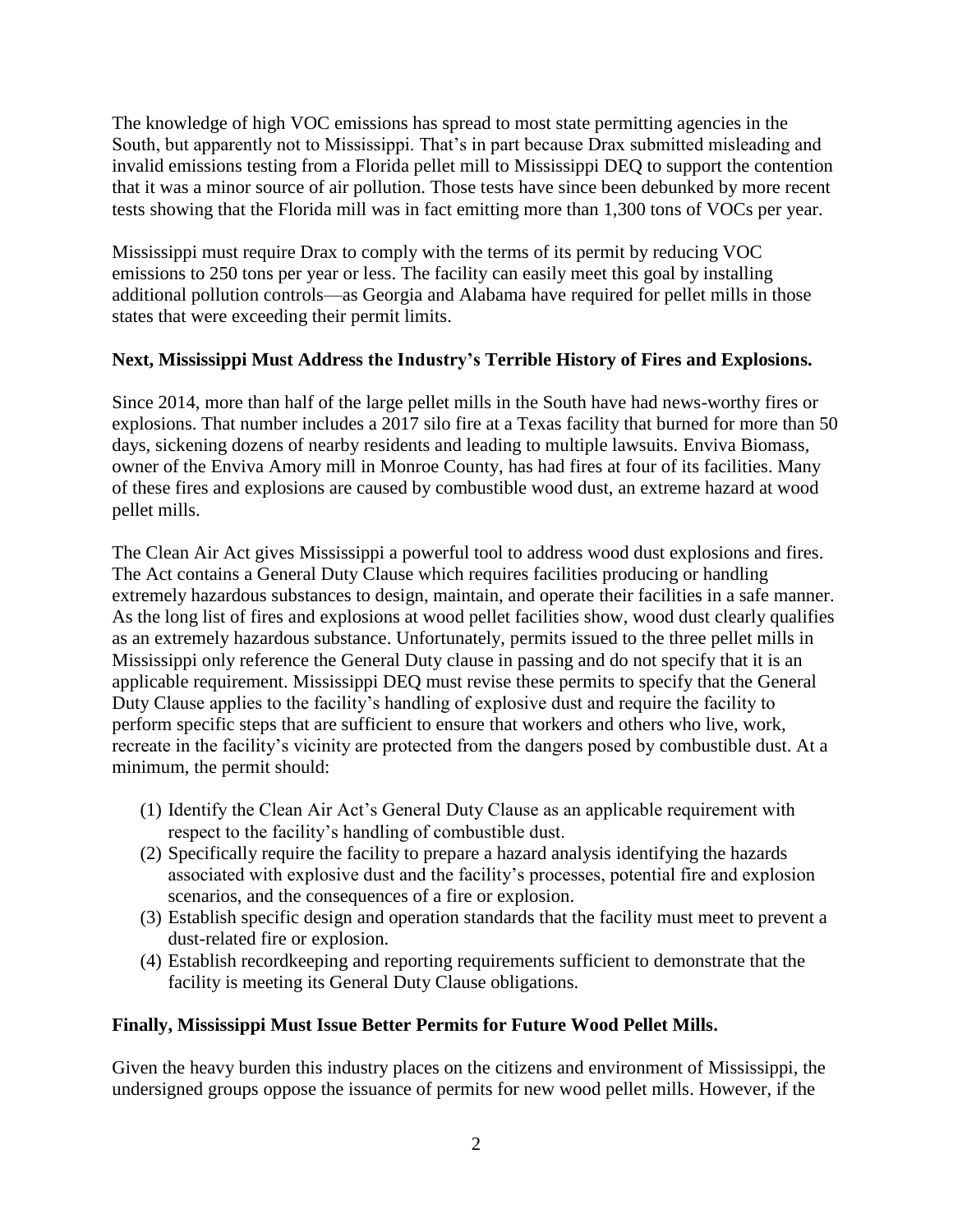state does issue permits for new facilities or for modifications at existing facilities, officials must ensure new permits require facilities to comply with all Clean Air Act requirements. The undersigned groups call for the following specific actions in future permitting:

- **1. Require "major" sources of air pollution to install the best available control technology.** As EIP's report reveals, many pellet mills major source pellet mills evade using the best available control technology, or any control technology at all, while facilities with minor source permits, often the same size or larger, do utilize controls. Mississippi must not reward companies for refusing to install controls that would reduce facility emissions to minor levels. Rather, Mississippi must require new or modified major sources to reduce emissions using controls that are at least as effective as those utilized by the bestcontrolled minor sources. This includes using VOC controls that achieve at least 95% reductions on emissions on each of the major sources of pollution at the facility. If facilities in Georgia and Alabama can do this, so can Mississippi facilities.
- **2. Ensure Communities are Notified of and Able to Participate in Permitting Decisions.**  Many of the air permits EIP surveyed across the U.S. South were issued without any public notice or the ability to comment, including permits for the initial construction of facilities. This means communities were not informed of the decision to allow sources of air pollution to locate in their backyard. Mississippi should ensure that there are meaningful opportunities for the public to participate in permitting decisions for new or modified wood pellet mills.
- **3. Institute pellet production limits at facilities that claim to be too "minor" for the best available pollution controls.** If pollution controls will not keep emissions below legal limits when a facility is operated at full capacity, the facility's permit must restrict maximum production to a level that ensures the facility will not exceed the major source threshold.

The Clean Air Act only works to protect health and the environment when state agencies are fully implementing all of the Act's requirements. The undersigned groups call on Mississippi to address the errors and omissions identified in this letter and in EIP's report, and to further make proactive moves to better understand and control emissions from this emerging industry in the future.

Please contact Patrick Anderson at [panderson@powellenvironmentallaw.com](mailto:panderson@powellenvironmentallaw.com) or (470) 440-1124 to respond to our request or to obtain additional information. We thank you for your leadership on the environment and your concern for the health and well-being of Mississippi's citizens.

Sincerely,

Louie Miller State Director Mississippi Chapter of the Sierra Club

Eric Schaeffer, Executive Director